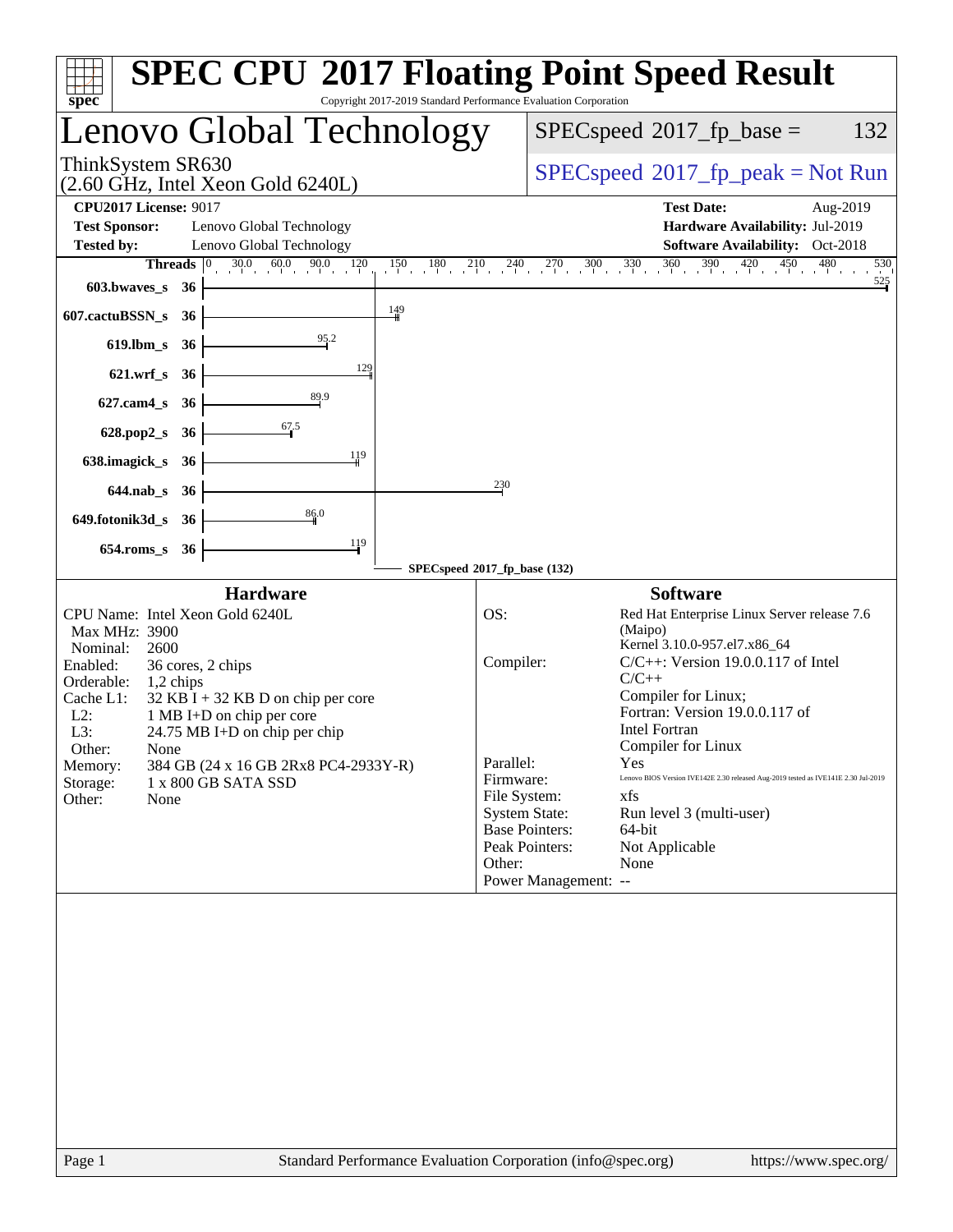

#### **[SPEC CPU](http://www.spec.org/auto/cpu2017/Docs/result-fields.html#SPECCPU2017FloatingPointSpeedResult)[2017 Floating Point Speed Result](http://www.spec.org/auto/cpu2017/Docs/result-fields.html#SPECCPU2017FloatingPointSpeedResult)** Copyright 2017-2019 Standard Performance Evaluation Corporation

## Lenovo Global Technology

(2.60 GHz, Intel Xeon Gold 6240L) ThinkSystem SR630<br>  $SPEC speed^{\circ}2017$  [p\_peak = Not Run

 $SPEC speed^{\circ}2017\_fp\_base = 132$ 

**[Test Sponsor:](http://www.spec.org/auto/cpu2017/Docs/result-fields.html#TestSponsor)** Lenovo Global Technology **[Hardware Availability:](http://www.spec.org/auto/cpu2017/Docs/result-fields.html#HardwareAvailability)** Jul-2019 **[Tested by:](http://www.spec.org/auto/cpu2017/Docs/result-fields.html#Testedby)** Lenovo Global Technology **[Software Availability:](http://www.spec.org/auto/cpu2017/Docs/result-fields.html#SoftwareAvailability)** Oct-2018

**[CPU2017 License:](http://www.spec.org/auto/cpu2017/Docs/result-fields.html#CPU2017License)** 9017 **[Test Date:](http://www.spec.org/auto/cpu2017/Docs/result-fields.html#TestDate)** Aug-2019

#### **[Results Table](http://www.spec.org/auto/cpu2017/Docs/result-fields.html#ResultsTable)**

|                                    | <b>Base</b>                |                |                |                |            |                | <b>Peak</b> |                |                |              |                |              |                |              |
|------------------------------------|----------------------------|----------------|----------------|----------------|------------|----------------|-------------|----------------|----------------|--------------|----------------|--------------|----------------|--------------|
| <b>Benchmark</b>                   | <b>Threads</b>             | <b>Seconds</b> | Ratio          | <b>Seconds</b> | Ratio      | <b>Seconds</b> | Ratio       | <b>Threads</b> | <b>Seconds</b> | <b>Ratio</b> | <b>Seconds</b> | <b>Ratio</b> | <b>Seconds</b> | <b>Ratio</b> |
| 603.bwayes_s                       | 36                         | 112            | 526            | 112            | 525        | 112            | 525         |                |                |              |                |              |                |              |
| 607.cactuBSSN s                    | 36                         | 112            | 149            | 111            | 150        | 113            | 148         |                |                |              |                |              |                |              |
| $619.$ lbm s                       | 36                         | 55.0           | 95.2           | 55.1           | 95.0       | 54.8           | 95.7        |                |                |              |                |              |                |              |
| $621.wrf$ s                        | 36                         | 102            | 129            | 103            | 128        | 102            | 129         |                |                |              |                |              |                |              |
| $627$ .cam4 s                      | 36                         | 98.5           | 89.9           | 98.6           | 89.9       | 99.0           | 89.5        |                |                |              |                |              |                |              |
| $628.pop2_s$                       | 36                         | 178            | 66.8           | 174            | 68.1       | 176            | 67.5        |                |                |              |                |              |                |              |
| 638.imagick_s                      | 36                         | 121            | 119            | 121            | 119        | 123            | 117         |                |                |              |                |              |                |              |
| $644$ .nab s                       | 36                         | 76.0           | 230            | 76.1           | 230        | 76.0           | <b>230</b>  |                |                |              |                |              |                |              |
| 649.fotonik3d s                    | 36                         | 108            | 84.6           | 106            | 86.0       | 105            | 86.5        |                |                |              |                |              |                |              |
| $654$ .roms_s                      | 36                         | 133            | 119            | 132            | <b>119</b> | 131            | 120         |                |                |              |                |              |                |              |
| $SPECspeed*2017_fp\_base =$<br>132 |                            |                |                |                |            |                |             |                |                |              |                |              |                |              |
|                                    | $SPECspeed*2017$ fp peak = |                | <b>Not Run</b> |                |            |                |             |                |                |              |                |              |                |              |

Results appear in the [order in which they were run.](http://www.spec.org/auto/cpu2017/Docs/result-fields.html#RunOrder) Bold underlined text [indicates a median measurement](http://www.spec.org/auto/cpu2017/Docs/result-fields.html#Median).

#### **[Operating System Notes](http://www.spec.org/auto/cpu2017/Docs/result-fields.html#OperatingSystemNotes)**

Stack size set to unlimited using "ulimit -s unlimited"

### **[General Notes](http://www.spec.org/auto/cpu2017/Docs/result-fields.html#GeneralNotes)**

Environment variables set by runcpu before the start of the run: KMP\_AFFINITY = "granularity=fine,compact" LD\_LIBRARY\_PATH = "/home/cpu2017-1.0.5-ic19/lib/intel64" OMP\_STACKSIZE = "192M"

 Binaries compiled on a system with 1x Intel Core i9-799X CPU + 32GB RAM memory using Redhat Enterprise Linux 7.5 Transparent Huge Pages enabled by default Prior to runcpu invocation Filesystem page cache synced and cleared with: sync; echo 3> /proc/sys/vm/drop\_caches NA: The test sponsor attests, as of date of publication, that CVE-2017-5754 (Meltdown) is mitigated in the system as tested and documented. Yes: The test sponsor attests, as of date of publication, that CVE-2017-5753 (Spectre variant 1) is mitigated in the system as tested and documented. Yes: The test sponsor attests, as of date of publication, that CVE-2017-5715 (Spectre variant 2) is mitigated in the system as tested and documented. Yes: The test sponsor attests, as of date of publication, that CVE-2018-3640 (Spectre variant 3a) is mitigated in the system as tested and documented. Yes: The test sponsor attests, as of date of publication, that CVE-2018-3639 (Spectre variant 4) is mitigated in the system as tested and documented.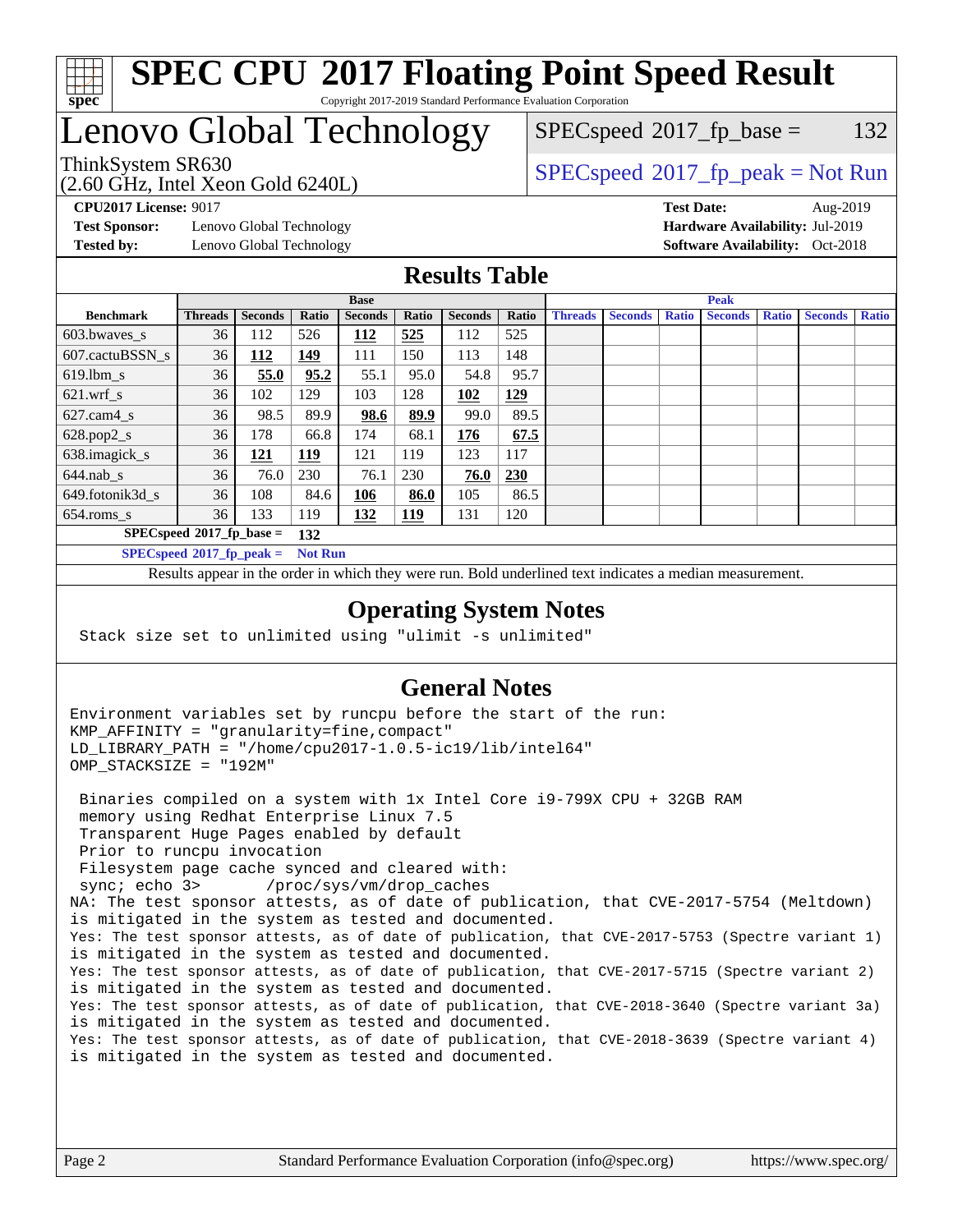| Lenovo Global Technology                                                                           |                                  | $SPEC speed^{\circ}2017$ _fp_base =                                                | 132 |  |  |
|----------------------------------------------------------------------------------------------------|----------------------------------|------------------------------------------------------------------------------------|-----|--|--|
| ThinkSystem SR630<br>$(2.60 \text{ GHz}, \text{Intel Xeon Gold } 6240L)$                           |                                  | $SPEC speed^{\circ}2017\_fp\_peak = Not Run$                                       |     |  |  |
| <b>CPU2017 License: 9017</b>                                                                       | <b>Test Date:</b><br>Aug-2019    |                                                                                    |     |  |  |
| <b>Test Sponsor:</b><br>Lenovo Global Technology<br>Hardware Availability: Jul-2019                |                                  |                                                                                    |     |  |  |
| <b>Tested by:</b><br>Lenovo Global Technology                                                      |                                  | <b>Software Availability:</b> Oct-2018                                             |     |  |  |
|                                                                                                    | <b>Platform Notes</b>            |                                                                                    |     |  |  |
| BIOS configuration:                                                                                |                                  |                                                                                    |     |  |  |
| Choose Operating Mode set to Maximum Performance<br>Choose Operating Mode set to Custom Mode       |                                  |                                                                                    |     |  |  |
| C-states set to Legacy                                                                             |                                  |                                                                                    |     |  |  |
| Hyper-Threading set to Disable                                                                     |                                  |                                                                                    |     |  |  |
| Adjacent Cache Prefetch set to Disable                                                             |                                  |                                                                                    |     |  |  |
| Stale AtoS set to Enable<br>Sysinfo program /home/cpu2017-1.0.5-ic19/bin/sysinfo                   |                                  |                                                                                    |     |  |  |
| Rev: r5974 of 2018-05-19 9bcde8f2999c33d61f64985e45859ea9                                          |                                  |                                                                                    |     |  |  |
| running on localhost.localdomain Wed Aug 14 14:50:28 2019                                          |                                  |                                                                                    |     |  |  |
|                                                                                                    |                                  |                                                                                    |     |  |  |
| SUT (System Under Test) info as seen by some common utilities.                                     |                                  |                                                                                    |     |  |  |
| For more information on this section, see<br>https://www.spec.org/cpu2017/Docs/config.html#sysinfo |                                  |                                                                                    |     |  |  |
|                                                                                                    |                                  |                                                                                    |     |  |  |
| From /proc/cpuinfo                                                                                 |                                  |                                                                                    |     |  |  |
| model name: $Intel(R)$ Xeon $(R)$ Gold 6240L CPU @ 2.60GHz                                         |                                  |                                                                                    |     |  |  |
| "physical id"s (chips)<br>2<br>36 "processors"                                                     |                                  |                                                                                    |     |  |  |
|                                                                                                    |                                  | cores, siblings (Caution: counting these is hw and system dependent. The following |     |  |  |
|                                                                                                    |                                  | excerpts from /proc/cpuinfo might not be reliable. Use with caution.)              |     |  |  |
| cpu cores : 18                                                                                     |                                  |                                                                                    |     |  |  |
| siblings : 18                                                                                      |                                  | physical 0: cores 0 1 2 3 4 8 9 10 11 16 17 18 19 20 24 25 26 27                   |     |  |  |
|                                                                                                    |                                  | physical 1: cores 0 1 2 3 4 8 9 10 11 16 17 18 19 20 24 25 26 27                   |     |  |  |
|                                                                                                    |                                  |                                                                                    |     |  |  |
| From lscpu:<br>Architecture:                                                                       | x86 64                           |                                                                                    |     |  |  |
| $CPU$ op-mode( $s$ ):                                                                              | $32$ -bit, $64$ -bit             |                                                                                    |     |  |  |
| Byte Order:                                                                                        | Little Endian                    |                                                                                    |     |  |  |
| 36<br>CPU(s):                                                                                      |                                  |                                                                                    |     |  |  |
|                                                                                                    | $0 - 35$<br>On-line CPU(s) list: |                                                                                    |     |  |  |
| Thread( $s$ ) per core:                                                                            |                                  |                                                                                    |     |  |  |
|                                                                                                    | 1                                |                                                                                    |     |  |  |
| Core(s) per socket:<br>Socket(s):                                                                  | 18<br>2                          |                                                                                    |     |  |  |
| NUMA $node(s)$ :                                                                                   | 2                                |                                                                                    |     |  |  |
| Vendor ID:                                                                                         | GenuineIntel                     |                                                                                    |     |  |  |
| CPU family:                                                                                        | 6                                |                                                                                    |     |  |  |
| Model:<br>Model name:                                                                              | 85                               | $Intel(R) Xeon(R) Gold 6240L CPU @ 2.60GHz$                                        |     |  |  |
| Stepping:                                                                                          | 7                                |                                                                                    |     |  |  |
| CPU MHz:                                                                                           | 2600.000                         |                                                                                    |     |  |  |
| BogoMIPS:                                                                                          | 5200.00                          |                                                                                    |     |  |  |
| Virtualization:                                                                                    | $VT - x$                         |                                                                                    |     |  |  |
| L1d cache:<br>Lli cache:                                                                           | 32K<br>32K                       |                                                                                    |     |  |  |
| L2 cache:                                                                                          | 1024K                            |                                                                                    |     |  |  |
|                                                                                                    | (Continued on next page)         |                                                                                    |     |  |  |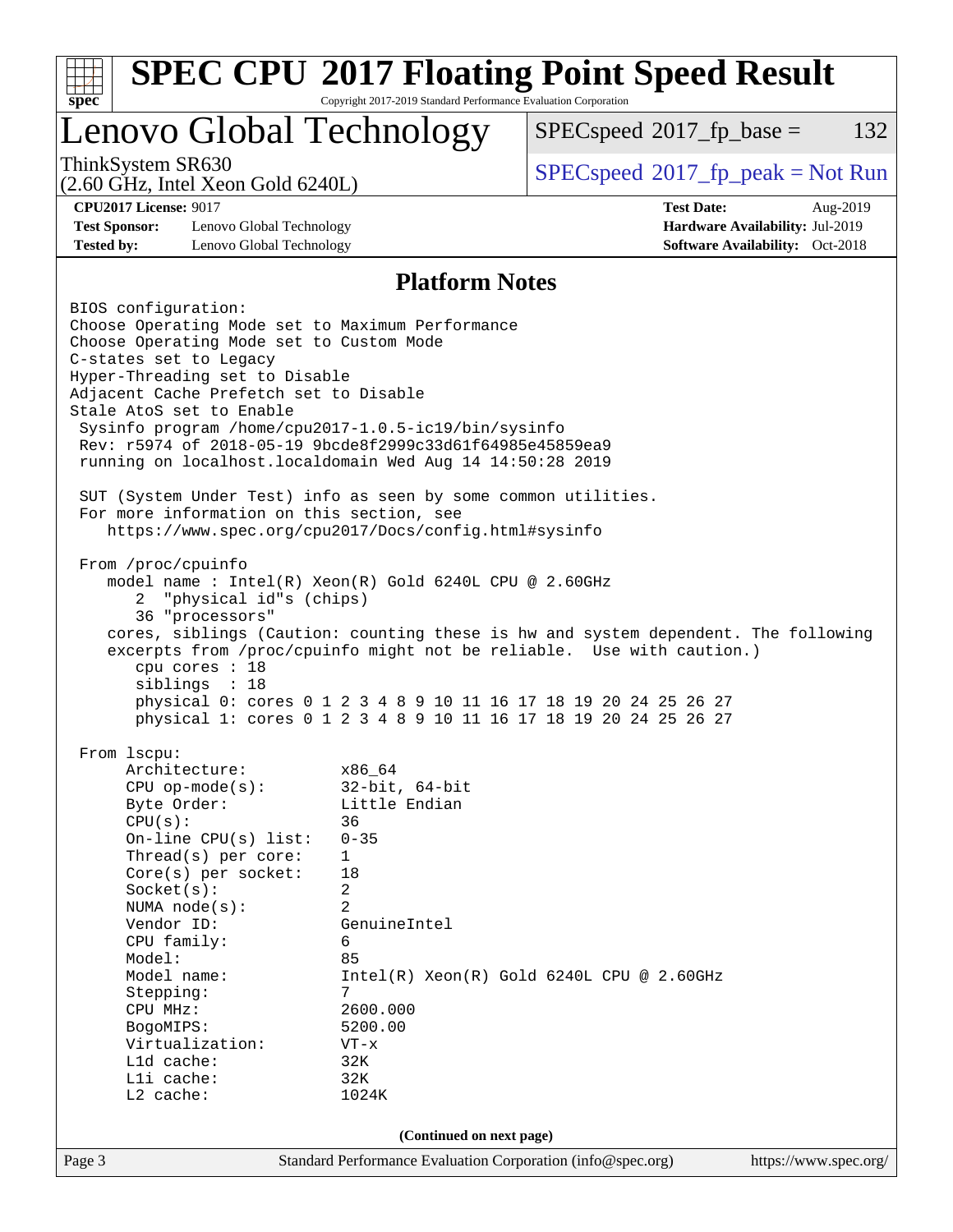| <b>SPEC CPU®2017 Floating Point Speed Result</b><br>Copyright 2017-2019 Standard Performance Evaluation Corporation<br>spec                                                                                                                                                                                                                                                                                                                                                                                                                                                                                                                                                                                                                                                                                                                                                                                                                                                                                                                                                                                                                                                                                                                                                                                                                                                                                                                                                                                                                                                                                                                                                                                                                                                                                                                                                                                                                                          |                                                                                                            |
|----------------------------------------------------------------------------------------------------------------------------------------------------------------------------------------------------------------------------------------------------------------------------------------------------------------------------------------------------------------------------------------------------------------------------------------------------------------------------------------------------------------------------------------------------------------------------------------------------------------------------------------------------------------------------------------------------------------------------------------------------------------------------------------------------------------------------------------------------------------------------------------------------------------------------------------------------------------------------------------------------------------------------------------------------------------------------------------------------------------------------------------------------------------------------------------------------------------------------------------------------------------------------------------------------------------------------------------------------------------------------------------------------------------------------------------------------------------------------------------------------------------------------------------------------------------------------------------------------------------------------------------------------------------------------------------------------------------------------------------------------------------------------------------------------------------------------------------------------------------------------------------------------------------------------------------------------------------------|------------------------------------------------------------------------------------------------------------|
| Lenovo Global Technology                                                                                                                                                                                                                                                                                                                                                                                                                                                                                                                                                                                                                                                                                                                                                                                                                                                                                                                                                                                                                                                                                                                                                                                                                                                                                                                                                                                                                                                                                                                                                                                                                                                                                                                                                                                                                                                                                                                                             | 132<br>$SPEC speed^{\circ}2017$ _fp_base =                                                                 |
| ThinkSystem SR630<br>$(2.60 \text{ GHz}, \text{Intel Xeon Gold } 6240L)$                                                                                                                                                                                                                                                                                                                                                                                                                                                                                                                                                                                                                                                                                                                                                                                                                                                                                                                                                                                                                                                                                                                                                                                                                                                                                                                                                                                                                                                                                                                                                                                                                                                                                                                                                                                                                                                                                             | $SPEC speed^{\circ}2017\_fp\_peak = Not Run$                                                               |
| <b>CPU2017 License: 9017</b><br><b>Test Sponsor:</b><br>Lenovo Global Technology<br><b>Tested by:</b><br>Lenovo Global Technology                                                                                                                                                                                                                                                                                                                                                                                                                                                                                                                                                                                                                                                                                                                                                                                                                                                                                                                                                                                                                                                                                                                                                                                                                                                                                                                                                                                                                                                                                                                                                                                                                                                                                                                                                                                                                                    | <b>Test Date:</b><br>Aug-2019<br>Hardware Availability: Jul-2019<br><b>Software Availability:</b> Oct-2018 |
| <b>Platform Notes (Continued)</b><br>L3 cache:<br>25344K<br>NUMA node0 CPU(s):<br>$0 - 17$<br>NUMA nodel CPU(s):<br>$18 - 35$<br>Flags:<br>pat pse36 clflush dts acpi mmx fxsr sse sse2 ss ht tm pbe syscall nx pdpelgb rdtscp<br>lm constant_tsc art arch_perfmon pebs bts rep_good nopl xtopology nonstop_tsc<br>aperfmperf eagerfpu pni pclmulqdq dtes64 monitor ds_cpl vmx smx est tm2 ssse3 sdbg<br>fma cx16 xtpr pdcm pcid dca sse4_1 sse4_2 x2apic movbe popcnt tsc_deadline_timer aes<br>xsave avx f16c rdrand lahf_lm abm 3dnowprefetch epb cat_13 cdp_13 intel_ppin<br>intel_pt ssbd mba ibrs ibpb stibp ibrs_enhanced tpr_shadow vnmi flexpriority ept<br>vpid fsgsbase tsc_adjust bmil hle avx2 smep bmi2 erms invpcid rtm cqm mpx rdt_a<br>avx512f avx512dq rdseed adx smap clflushopt clwb avx512cd avx512bw avx512vl xsaveopt<br>xsavec xgetbv1 cqm_llc cqm_occup_llc cqm_mbm_total cqm_mbm_local dtherm ida arat pln<br>pts pku ospke avx512_vnni spec_ctrl intel_stibp flush_lld arch_capabilities<br>/proc/cpuinfo cache data<br>cache size : 25344 KB<br>From numactl --hardware WARNING: a numactl 'node' might or might not correspond to a<br>physical chip.<br>$available: 2 nodes (0-1)$<br>node 0 cpus: 0 1 2 3 4 5 6 7 8 9 10 11 12 13 14 15 16 17<br>node 0 size: 196280 MB<br>node 0 free: 191540 MB<br>node 1 cpus: 18 19 20 21 22 23 24 25 26 27 28 29 30 31 32 33 34 35<br>node 1 size: 196608 MB<br>node 1 free: 192029 MB<br>node distances:<br>node<br>$\overline{0}$<br>$\overline{\phantom{a}}$<br>0: 10 21<br>1: 21 10<br>From /proc/meminfo<br>MemTotal:<br>395878452 kB<br>$\mathbf 0$<br>HugePages_Total:<br>Hugepagesize:<br>2048 kB<br>From /etc/*release* /etc/*version*<br>os-release:<br>NAME="Red Hat Enterprise Linux Server"<br>VERSION="7.6 (Maipo)"<br>$ID="rhe1"$<br>ID LIKE="fedora"<br>VARIANT="Server"<br>VARIANT ID="server"<br>VERSION_ID="7.6"<br>PRETTY_NAME="Red Hat Enterprise Linux Server 7.6 (Maipo)" | fpu vme de pse tsc msr pae mce cx8 apic sep mtrr pge mca cmov                                              |
| (Continued on next page)                                                                                                                                                                                                                                                                                                                                                                                                                                                                                                                                                                                                                                                                                                                                                                                                                                                                                                                                                                                                                                                                                                                                                                                                                                                                                                                                                                                                                                                                                                                                                                                                                                                                                                                                                                                                                                                                                                                                             |                                                                                                            |
|                                                                                                                                                                                                                                                                                                                                                                                                                                                                                                                                                                                                                                                                                                                                                                                                                                                                                                                                                                                                                                                                                                                                                                                                                                                                                                                                                                                                                                                                                                                                                                                                                                                                                                                                                                                                                                                                                                                                                                      |                                                                                                            |

Page 4 Standard Performance Evaluation Corporation [\(info@spec.org\)](mailto:info@spec.org) <https://www.spec.org/>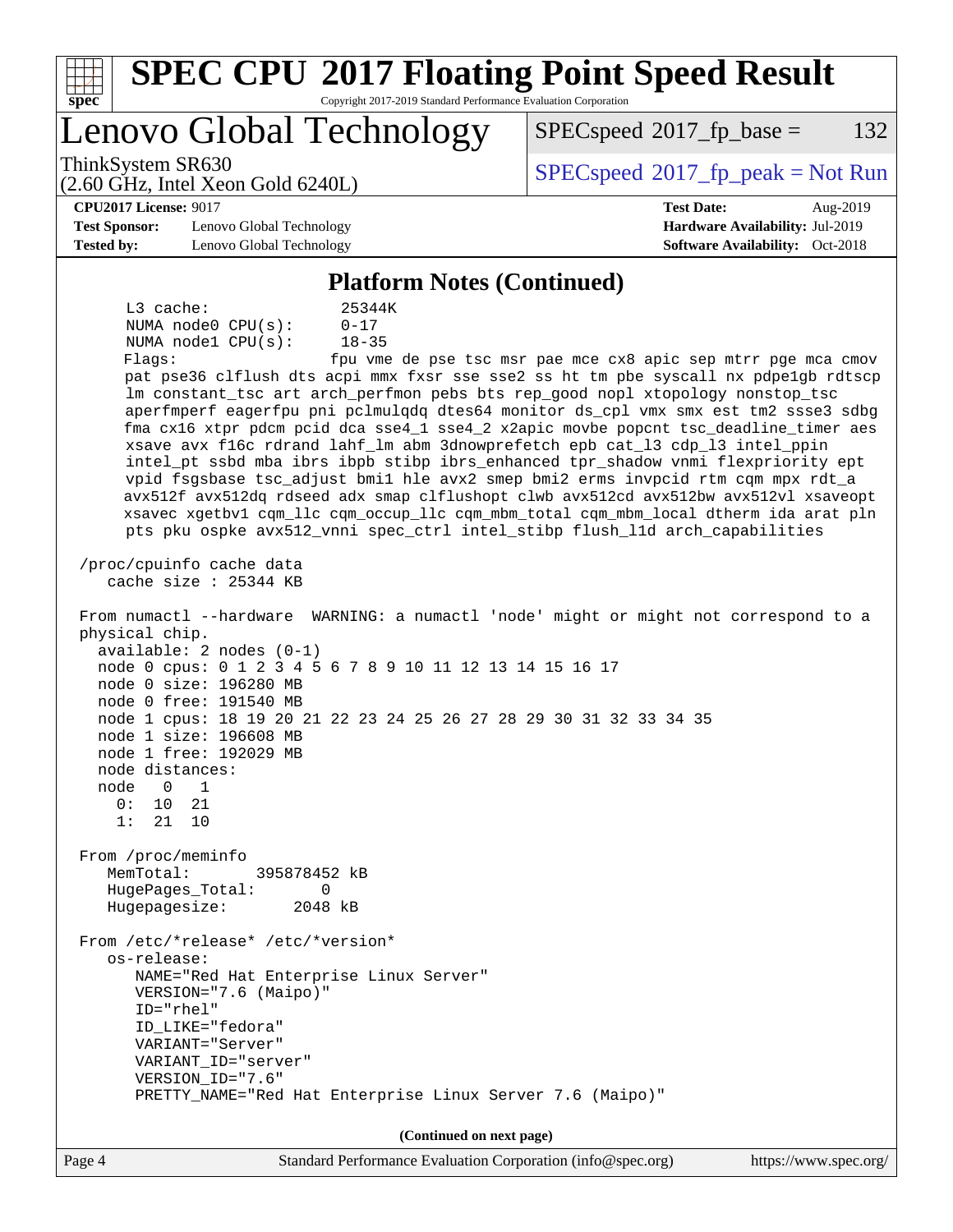| <b>SPEC CPU®2017 Floating Point Speed Result</b><br>Copyright 2017-2019 Standard Performance Evaluation Corporation<br>$spec^*$                                                                                                                                                                                                                                                                                                                        |                                            |  |  |  |  |
|--------------------------------------------------------------------------------------------------------------------------------------------------------------------------------------------------------------------------------------------------------------------------------------------------------------------------------------------------------------------------------------------------------------------------------------------------------|--------------------------------------------|--|--|--|--|
| Lenovo Global Technology                                                                                                                                                                                                                                                                                                                                                                                                                               | 132<br>$SPEC speed^{\circ}2017$ _fp_base = |  |  |  |  |
| ThinkSystem SR630<br>$(2.60 \text{ GHz}, \text{Intel Xeon Gold } 6240L)$                                                                                                                                                                                                                                                                                                                                                                               | $SPEC speed@2017_fp\_peak = Not Run$       |  |  |  |  |
| <b>CPU2017 License: 9017</b><br><b>Test Date:</b><br>Aug-2019<br><b>Test Sponsor:</b><br>Hardware Availability: Jul-2019<br>Lenovo Global Technology<br><b>Software Availability:</b> Oct-2018<br><b>Tested by:</b><br>Lenovo Global Technology                                                                                                                                                                                                        |                                            |  |  |  |  |
| <b>Platform Notes (Continued)</b>                                                                                                                                                                                                                                                                                                                                                                                                                      |                                            |  |  |  |  |
| redhat-release: Red Hat Enterprise Linux Server release 7.6 (Maipo)<br>system-release: Red Hat Enterprise Linux Server release 7.6 (Maipo)<br>system-release-cpe: cpe:/o:redhat:enterprise_linux:7.6:ga:server<br>uname $-a$ :<br>Linux localhost.localdomain 3.10.0-957.el7.x86_64 #1 SMP Thu Oct 4 20:48:51 UTC 2018<br>x86_64 x86_64 x86_64 GNU/Linux                                                                                               |                                            |  |  |  |  |
| Kernel self-reported vulnerability status:                                                                                                                                                                                                                                                                                                                                                                                                             |                                            |  |  |  |  |
| CVE-2017-5754 (Meltdown):<br>Not affected<br>CVE-2017-5753 (Spectre variant 1): Mitigation: Load fences, __user pointer sanitization<br>CVE-2017-5715 (Spectre variant 2): Mitigation: Enhanced IBRS                                                                                                                                                                                                                                                   |                                            |  |  |  |  |
| run-level 3 Aug 14 14:49                                                                                                                                                                                                                                                                                                                                                                                                                               |                                            |  |  |  |  |
| SPEC is set to: /home/cpu2017-1.0.5-ic19<br>Filesystem<br>Type Size Used Avail Use% Mounted on<br>/dev/sdb2<br>689G<br>43G 647G<br>xfs<br>7% /home                                                                                                                                                                                                                                                                                                     |                                            |  |  |  |  |
| Additional information from dmidecode follows. WARNING: Use caution when you interpret<br>this section. The 'dmidecode' program reads system data which is "intended to allow<br>hardware to be accurately determined", but the intent may not be met, as there are<br>frequent changes to hardware, firmware, and the "DMTF SMBIOS" standard.<br>BIOS Lenovo -[IVE141E-2.30]- 07/02/2019<br>Memory:<br>24x Samsung M393A2K43CB2-CVF 16 GB 2 rank 2933 |                                            |  |  |  |  |
| (End of data from sysinfo program)                                                                                                                                                                                                                                                                                                                                                                                                                     |                                            |  |  |  |  |
| <b>Compiler Version Notes</b>                                                                                                                                                                                                                                                                                                                                                                                                                          |                                            |  |  |  |  |
| ================================<br>$\vert$ 619.1bm_s(base) 638.imagick_s(base) 644.nab_s(base)<br>C                                                                                                                                                                                                                                                                                                                                                   |                                            |  |  |  |  |
| Intel(R) C Intel(R) 64 Compiler for applications running on Intel(R) 64,<br>Version 19.0.0.117 Build 20180804<br>Copyright (C) 1985-2018 Intel Corporation. All rights reserved.                                                                                                                                                                                                                                                                       |                                            |  |  |  |  |
| $C++$ , C, Fortran   607.cactuBSSN_s(base)                                                                                                                                                                                                                                                                                                                                                                                                             |                                            |  |  |  |  |
| Intel(R) $C++$ Intel(R) 64 Compiler for applications running on Intel(R) 64,<br>Version 19.0.0.117 Build 20180804<br>Copyright (C) 1985-2018 Intel Corporation. All rights reserved.                                                                                                                                                                                                                                                                   |                                            |  |  |  |  |

**(Continued on next page)**

| $\vert$ Page 5 | Standard Performance Evaluation Corporation (info@spec.org) | https://www.spec.org/ |
|----------------|-------------------------------------------------------------|-----------------------|
|                |                                                             |                       |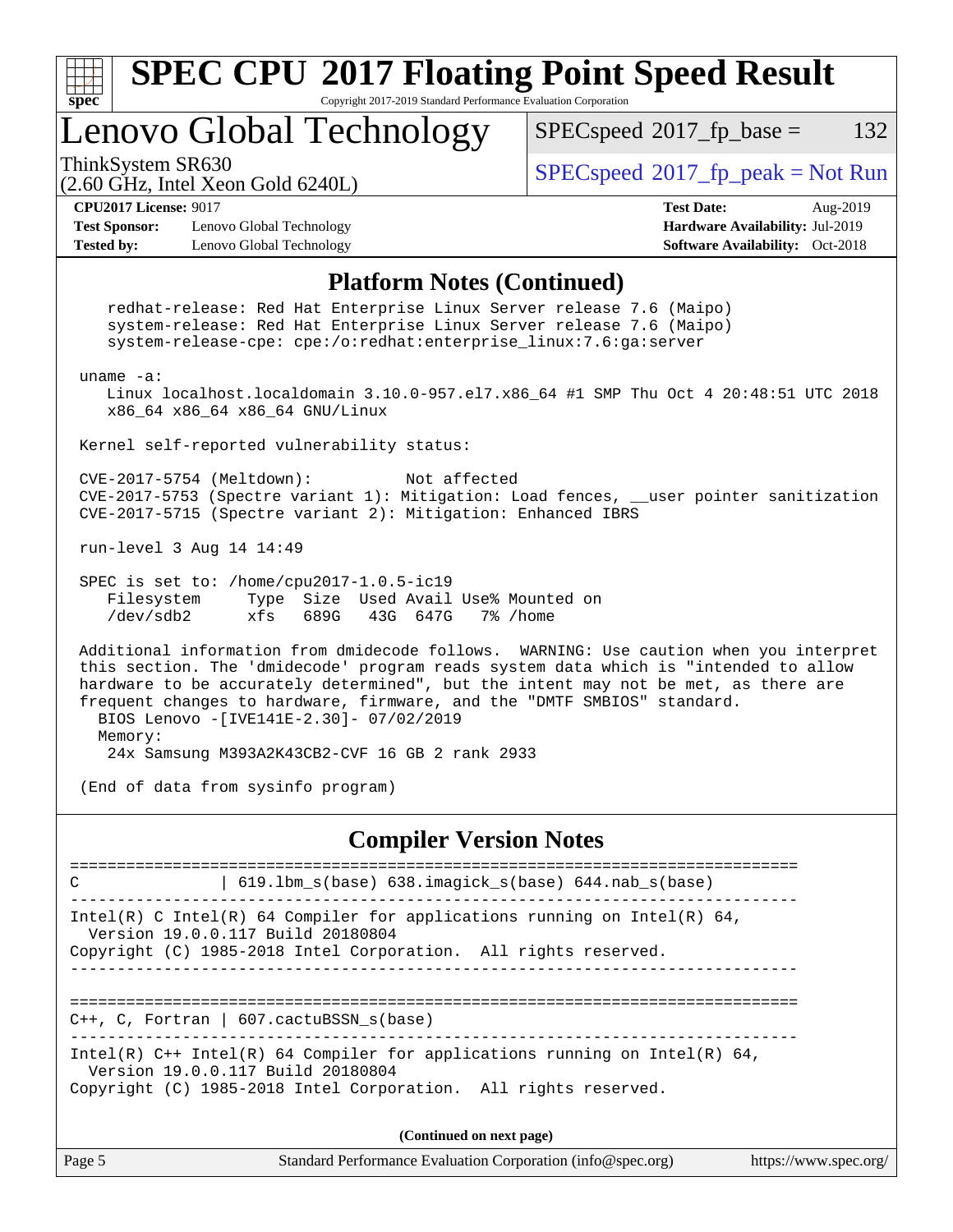

# **[SPEC CPU](http://www.spec.org/auto/cpu2017/Docs/result-fields.html#SPECCPU2017FloatingPointSpeedResult)[2017 Floating Point Speed Result](http://www.spec.org/auto/cpu2017/Docs/result-fields.html#SPECCPU2017FloatingPointSpeedResult)**

Copyright 2017-2019 Standard Performance Evaluation Corporation

Lenovo Global Technology

 $SPECspeed^{\circ}2017_fp\_base = 132$  $SPECspeed^{\circ}2017_fp\_base = 132$ 

(2.60 GHz, Intel Xeon Gold 6240L)

ThinkSystem SR630<br>  $(2.60 \text{ GHz. Intel Yoon Gold } 62401)$  [SPECspeed](http://www.spec.org/auto/cpu2017/Docs/result-fields.html#SPECspeed2017fppeak)<sup>®</sup>[2017\\_fp\\_peak = N](http://www.spec.org/auto/cpu2017/Docs/result-fields.html#SPECspeed2017fppeak)ot Run

**[Test Sponsor:](http://www.spec.org/auto/cpu2017/Docs/result-fields.html#TestSponsor)** Lenovo Global Technology **[Hardware Availability:](http://www.spec.org/auto/cpu2017/Docs/result-fields.html#HardwareAvailability)** Jul-2019 **[Tested by:](http://www.spec.org/auto/cpu2017/Docs/result-fields.html#Testedby)** Lenovo Global Technology **[Software Availability:](http://www.spec.org/auto/cpu2017/Docs/result-fields.html#SoftwareAvailability)** Oct-2018

**[CPU2017 License:](http://www.spec.org/auto/cpu2017/Docs/result-fields.html#CPU2017License)** 9017 **[Test Date:](http://www.spec.org/auto/cpu2017/Docs/result-fields.html#TestDate)** Aug-2019

#### **[Compiler Version Notes \(Continued\)](http://www.spec.org/auto/cpu2017/Docs/result-fields.html#CompilerVersionNotes)**

| Intel(R) C Intel(R) 64 Compiler for applications running on Intel(R) 64,<br>Version 19.0.0.117 Build 20180804<br>Copyright (C) 1985-2018 Intel Corporation. All rights reserved.<br>$Intel(R)$ Fortran Intel(R) 64 Compiler for applications running on Intel(R)<br>64, Version 19.0.0.117 Build 20180804<br>Copyright (C) 1985-2018 Intel Corporation. All rights reserved. |
|------------------------------------------------------------------------------------------------------------------------------------------------------------------------------------------------------------------------------------------------------------------------------------------------------------------------------------------------------------------------------|
| Fortran $\qquad \qquad$ 603.bwaves s(base) 649.fotonik3d s(base) 654.roms s(base)                                                                                                                                                                                                                                                                                            |
| $Intel(R)$ Fortran Intel(R) 64 Compiler for applications running on Intel(R)<br>64, Version 19.0.0.117 Build 20180804<br>Copyright (C) 1985-2018 Intel Corporation. All rights reserved.                                                                                                                                                                                     |
| Fortran, $C = \{621. \text{wrf s}(\text{base}) \}$ 627. cam4 s(base) 628. pop2 s(base)                                                                                                                                                                                                                                                                                       |
| Intel(R) Fortran Intel(R) 64 Compiler for applications running on Intel(R)<br>64, Version 19.0.0.117 Build 20180804<br>Copyright (C) 1985-2018 Intel Corporation. All rights reserved.<br>Intel(R) C Intel(R) 64 Compiler for applications running on Intel(R) 64,<br>Version 19.0.0.117 Build 20180804<br>Copyright (C) 1985-2018 Intel Corporation. All rights reserved.   |

## **[Base Compiler Invocation](http://www.spec.org/auto/cpu2017/Docs/result-fields.html#BaseCompilerInvocation)**

[C benchmarks](http://www.spec.org/auto/cpu2017/Docs/result-fields.html#Cbenchmarks):  $\text{icc}$  -m64 -std=c11 [Fortran benchmarks](http://www.spec.org/auto/cpu2017/Docs/result-fields.html#Fortranbenchmarks): [ifort -m64](http://www.spec.org/cpu2017/results/res2019q3/cpu2017-20190819-17089.flags.html#user_FCbase_intel_ifort_64bit_24f2bb282fbaeffd6157abe4f878425411749daecae9a33200eee2bee2fe76f3b89351d69a8130dd5949958ce389cf37ff59a95e7a40d588e8d3a57e0c3fd751) [Benchmarks using both Fortran and C](http://www.spec.org/auto/cpu2017/Docs/result-fields.html#BenchmarksusingbothFortranandC): [ifort -m64](http://www.spec.org/cpu2017/results/res2019q3/cpu2017-20190819-17089.flags.html#user_CC_FCbase_intel_ifort_64bit_24f2bb282fbaeffd6157abe4f878425411749daecae9a33200eee2bee2fe76f3b89351d69a8130dd5949958ce389cf37ff59a95e7a40d588e8d3a57e0c3fd751) [icc -m64 -std=c11](http://www.spec.org/cpu2017/results/res2019q3/cpu2017-20190819-17089.flags.html#user_CC_FCbase_intel_icc_64bit_c11_33ee0cdaae7deeeab2a9725423ba97205ce30f63b9926c2519791662299b76a0318f32ddfffdc46587804de3178b4f9328c46fa7c2b0cd779d7a61945c91cd35) [Benchmarks using Fortran, C, and C++:](http://www.spec.org/auto/cpu2017/Docs/result-fields.html#BenchmarksusingFortranCandCXX) [icpc -m64](http://www.spec.org/cpu2017/results/res2019q3/cpu2017-20190819-17089.flags.html#user_CC_CXX_FCbase_intel_icpc_64bit_4ecb2543ae3f1412ef961e0650ca070fec7b7afdcd6ed48761b84423119d1bf6bdf5cad15b44d48e7256388bc77273b966e5eb805aefd121eb22e9299b2ec9d9) [icc -m64 -std=c11](http://www.spec.org/cpu2017/results/res2019q3/cpu2017-20190819-17089.flags.html#user_CC_CXX_FCbase_intel_icc_64bit_c11_33ee0cdaae7deeeab2a9725423ba97205ce30f63b9926c2519791662299b76a0318f32ddfffdc46587804de3178b4f9328c46fa7c2b0cd779d7a61945c91cd35) [ifort -m64](http://www.spec.org/cpu2017/results/res2019q3/cpu2017-20190819-17089.flags.html#user_CC_CXX_FCbase_intel_ifort_64bit_24f2bb282fbaeffd6157abe4f878425411749daecae9a33200eee2bee2fe76f3b89351d69a8130dd5949958ce389cf37ff59a95e7a40d588e8d3a57e0c3fd751)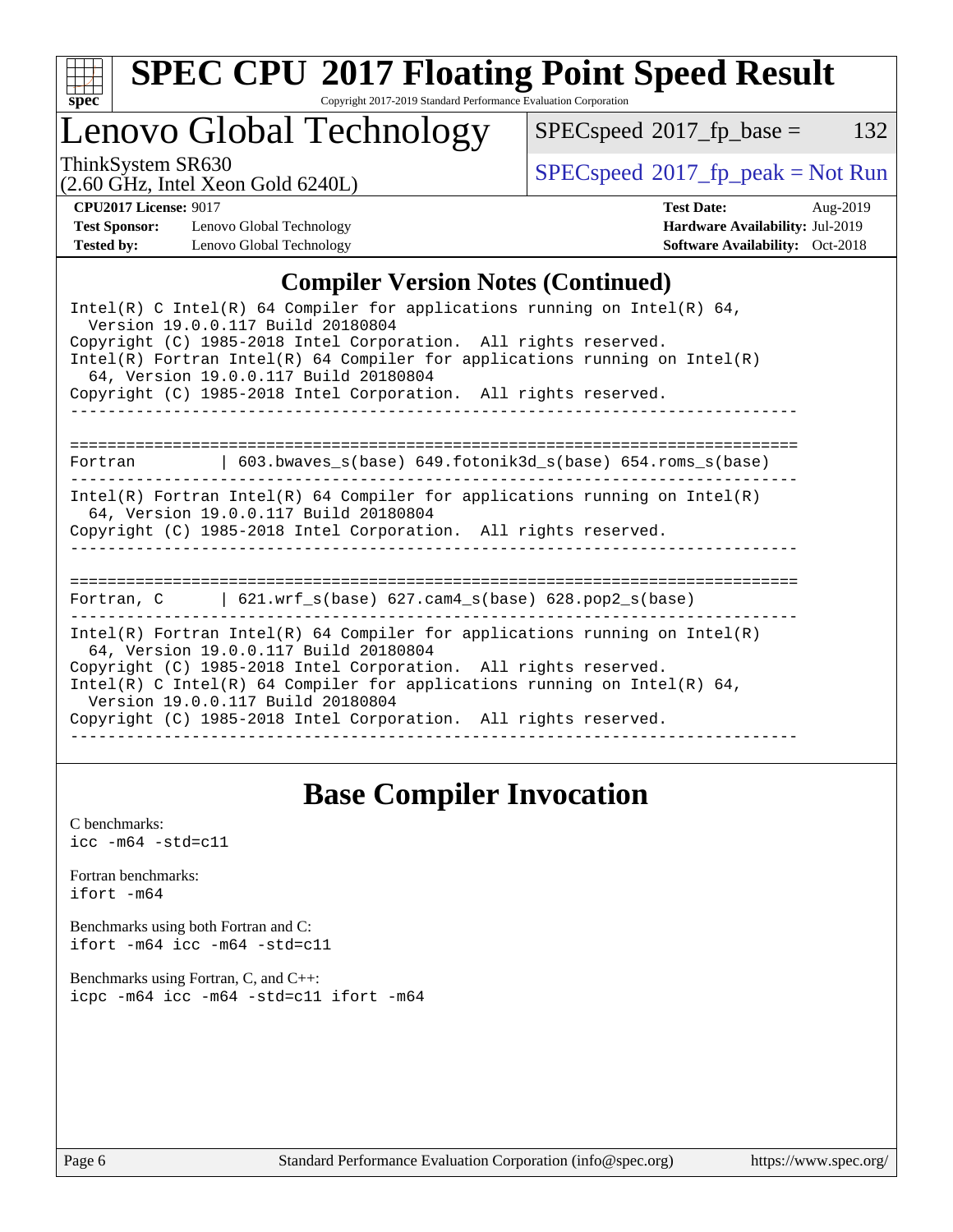

#### **[SPEC CPU](http://www.spec.org/auto/cpu2017/Docs/result-fields.html#SPECCPU2017FloatingPointSpeedResult)[2017 Floating Point Speed Result](http://www.spec.org/auto/cpu2017/Docs/result-fields.html#SPECCPU2017FloatingPointSpeedResult)** Copyright 2017-2019 Standard Performance Evaluation Corporation

## Lenovo Global Technology

 $SPEC speed^{\circ}2017\_fp\_base = 132$ 

(2.60 GHz, Intel Xeon Gold 6240L)

ThinkSystem SR630<br>  $SPECspeed*2017_fp\_peak = Not Run$  $SPECspeed*2017_fp\_peak = Not Run$ 

**[Test Sponsor:](http://www.spec.org/auto/cpu2017/Docs/result-fields.html#TestSponsor)** Lenovo Global Technology **[Hardware Availability:](http://www.spec.org/auto/cpu2017/Docs/result-fields.html#HardwareAvailability)** Jul-2019 **[Tested by:](http://www.spec.org/auto/cpu2017/Docs/result-fields.html#Testedby)** Lenovo Global Technology **[Software Availability:](http://www.spec.org/auto/cpu2017/Docs/result-fields.html#SoftwareAvailability)** Oct-2018

**[CPU2017 License:](http://www.spec.org/auto/cpu2017/Docs/result-fields.html#CPU2017License)** 9017 **[Test Date:](http://www.spec.org/auto/cpu2017/Docs/result-fields.html#TestDate)** Aug-2019

## **[Base Portability Flags](http://www.spec.org/auto/cpu2017/Docs/result-fields.html#BasePortabilityFlags)**

 603.bwaves\_s: [-DSPEC\\_LP64](http://www.spec.org/cpu2017/results/res2019q3/cpu2017-20190819-17089.flags.html#suite_basePORTABILITY603_bwaves_s_DSPEC_LP64) 607.cactuBSSN\_s: [-DSPEC\\_LP64](http://www.spec.org/cpu2017/results/res2019q3/cpu2017-20190819-17089.flags.html#suite_basePORTABILITY607_cactuBSSN_s_DSPEC_LP64) 619.lbm\_s: [-DSPEC\\_LP64](http://www.spec.org/cpu2017/results/res2019q3/cpu2017-20190819-17089.flags.html#suite_basePORTABILITY619_lbm_s_DSPEC_LP64) 621.wrf\_s: [-DSPEC\\_LP64](http://www.spec.org/cpu2017/results/res2019q3/cpu2017-20190819-17089.flags.html#suite_basePORTABILITY621_wrf_s_DSPEC_LP64) [-DSPEC\\_CASE\\_FLAG](http://www.spec.org/cpu2017/results/res2019q3/cpu2017-20190819-17089.flags.html#b621.wrf_s_baseCPORTABILITY_DSPEC_CASE_FLAG) [-convert big\\_endian](http://www.spec.org/cpu2017/results/res2019q3/cpu2017-20190819-17089.flags.html#user_baseFPORTABILITY621_wrf_s_convert_big_endian_c3194028bc08c63ac5d04de18c48ce6d347e4e562e8892b8bdbdc0214820426deb8554edfa529a3fb25a586e65a3d812c835984020483e7e73212c4d31a38223) 627.cam4\_s: [-DSPEC\\_LP64](http://www.spec.org/cpu2017/results/res2019q3/cpu2017-20190819-17089.flags.html#suite_basePORTABILITY627_cam4_s_DSPEC_LP64) [-DSPEC\\_CASE\\_FLAG](http://www.spec.org/cpu2017/results/res2019q3/cpu2017-20190819-17089.flags.html#b627.cam4_s_baseCPORTABILITY_DSPEC_CASE_FLAG) 628.pop2\_s: [-DSPEC\\_LP64](http://www.spec.org/cpu2017/results/res2019q3/cpu2017-20190819-17089.flags.html#suite_basePORTABILITY628_pop2_s_DSPEC_LP64) [-DSPEC\\_CASE\\_FLAG](http://www.spec.org/cpu2017/results/res2019q3/cpu2017-20190819-17089.flags.html#b628.pop2_s_baseCPORTABILITY_DSPEC_CASE_FLAG) [-convert big\\_endian](http://www.spec.org/cpu2017/results/res2019q3/cpu2017-20190819-17089.flags.html#user_baseFPORTABILITY628_pop2_s_convert_big_endian_c3194028bc08c63ac5d04de18c48ce6d347e4e562e8892b8bdbdc0214820426deb8554edfa529a3fb25a586e65a3d812c835984020483e7e73212c4d31a38223) [-assume byterecl](http://www.spec.org/cpu2017/results/res2019q3/cpu2017-20190819-17089.flags.html#user_baseFPORTABILITY628_pop2_s_assume_byterecl_7e47d18b9513cf18525430bbf0f2177aa9bf368bc7a059c09b2c06a34b53bd3447c950d3f8d6c70e3faf3a05c8557d66a5798b567902e8849adc142926523472) 638.imagick\_s: [-DSPEC\\_LP64](http://www.spec.org/cpu2017/results/res2019q3/cpu2017-20190819-17089.flags.html#suite_basePORTABILITY638_imagick_s_DSPEC_LP64) 644.nab\_s: [-DSPEC\\_LP64](http://www.spec.org/cpu2017/results/res2019q3/cpu2017-20190819-17089.flags.html#suite_basePORTABILITY644_nab_s_DSPEC_LP64) 649.fotonik3d\_s: [-DSPEC\\_LP64](http://www.spec.org/cpu2017/results/res2019q3/cpu2017-20190819-17089.flags.html#suite_basePORTABILITY649_fotonik3d_s_DSPEC_LP64) 654.roms\_s: [-DSPEC\\_LP64](http://www.spec.org/cpu2017/results/res2019q3/cpu2017-20190819-17089.flags.html#suite_basePORTABILITY654_roms_s_DSPEC_LP64)

## **[Base Optimization Flags](http://www.spec.org/auto/cpu2017/Docs/result-fields.html#BaseOptimizationFlags)**

[C benchmarks](http://www.spec.org/auto/cpu2017/Docs/result-fields.html#Cbenchmarks):

[-xCORE-AVX512](http://www.spec.org/cpu2017/results/res2019q3/cpu2017-20190819-17089.flags.html#user_CCbase_f-xCORE-AVX512) [-ipo](http://www.spec.org/cpu2017/results/res2019q3/cpu2017-20190819-17089.flags.html#user_CCbase_f-ipo) [-O3](http://www.spec.org/cpu2017/results/res2019q3/cpu2017-20190819-17089.flags.html#user_CCbase_f-O3) [-no-prec-div](http://www.spec.org/cpu2017/results/res2019q3/cpu2017-20190819-17089.flags.html#user_CCbase_f-no-prec-div) [-qopt-prefetch](http://www.spec.org/cpu2017/results/res2019q3/cpu2017-20190819-17089.flags.html#user_CCbase_f-qopt-prefetch) [-ffinite-math-only](http://www.spec.org/cpu2017/results/res2019q3/cpu2017-20190819-17089.flags.html#user_CCbase_f_finite_math_only_cb91587bd2077682c4b38af759c288ed7c732db004271a9512da14a4f8007909a5f1427ecbf1a0fb78ff2a814402c6114ac565ca162485bbcae155b5e4258871) [-qopt-mem-layout-trans=3](http://www.spec.org/cpu2017/results/res2019q3/cpu2017-20190819-17089.flags.html#user_CCbase_f-qopt-mem-layout-trans_de80db37974c74b1f0e20d883f0b675c88c3b01e9d123adea9b28688d64333345fb62bc4a798493513fdb68f60282f9a726aa07f478b2f7113531aecce732043) [-qopenmp](http://www.spec.org/cpu2017/results/res2019q3/cpu2017-20190819-17089.flags.html#user_CCbase_qopenmp_16be0c44f24f464004c6784a7acb94aca937f053568ce72f94b139a11c7c168634a55f6653758ddd83bcf7b8463e8028bb0b48b77bcddc6b78d5d95bb1df2967) [-DSPEC\\_OPENMP](http://www.spec.org/cpu2017/results/res2019q3/cpu2017-20190819-17089.flags.html#suite_CCbase_DSPEC_OPENMP)

[Fortran benchmarks](http://www.spec.org/auto/cpu2017/Docs/result-fields.html#Fortranbenchmarks):

[-DSPEC\\_OPENMP](http://www.spec.org/cpu2017/results/res2019q3/cpu2017-20190819-17089.flags.html#suite_FCbase_DSPEC_OPENMP) [-xCORE-AVX512](http://www.spec.org/cpu2017/results/res2019q3/cpu2017-20190819-17089.flags.html#user_FCbase_f-xCORE-AVX512) [-ipo](http://www.spec.org/cpu2017/results/res2019q3/cpu2017-20190819-17089.flags.html#user_FCbase_f-ipo) [-O3](http://www.spec.org/cpu2017/results/res2019q3/cpu2017-20190819-17089.flags.html#user_FCbase_f-O3) [-no-prec-div](http://www.spec.org/cpu2017/results/res2019q3/cpu2017-20190819-17089.flags.html#user_FCbase_f-no-prec-div) [-qopt-prefetch](http://www.spec.org/cpu2017/results/res2019q3/cpu2017-20190819-17089.flags.html#user_FCbase_f-qopt-prefetch) [-ffinite-math-only](http://www.spec.org/cpu2017/results/res2019q3/cpu2017-20190819-17089.flags.html#user_FCbase_f_finite_math_only_cb91587bd2077682c4b38af759c288ed7c732db004271a9512da14a4f8007909a5f1427ecbf1a0fb78ff2a814402c6114ac565ca162485bbcae155b5e4258871) [-qopt-mem-layout-trans=3](http://www.spec.org/cpu2017/results/res2019q3/cpu2017-20190819-17089.flags.html#user_FCbase_f-qopt-mem-layout-trans_de80db37974c74b1f0e20d883f0b675c88c3b01e9d123adea9b28688d64333345fb62bc4a798493513fdb68f60282f9a726aa07f478b2f7113531aecce732043) [-qopenmp](http://www.spec.org/cpu2017/results/res2019q3/cpu2017-20190819-17089.flags.html#user_FCbase_qopenmp_16be0c44f24f464004c6784a7acb94aca937f053568ce72f94b139a11c7c168634a55f6653758ddd83bcf7b8463e8028bb0b48b77bcddc6b78d5d95bb1df2967) [-nostandard-realloc-lhs](http://www.spec.org/cpu2017/results/res2019q3/cpu2017-20190819-17089.flags.html#user_FCbase_f_2003_std_realloc_82b4557e90729c0f113870c07e44d33d6f5a304b4f63d4c15d2d0f1fab99f5daaed73bdb9275d9ae411527f28b936061aa8b9c8f2d63842963b95c9dd6426b8a) [-align array32byte](http://www.spec.org/cpu2017/results/res2019q3/cpu2017-20190819-17089.flags.html#user_FCbase_align_array32byte_b982fe038af199962ba9a80c053b8342c548c85b40b8e86eb3cc33dee0d7986a4af373ac2d51c3f7cf710a18d62fdce2948f201cd044323541f22fc0fffc51b6)

[Benchmarks using both Fortran and C](http://www.spec.org/auto/cpu2017/Docs/result-fields.html#BenchmarksusingbothFortranandC):

[-xCORE-AVX512](http://www.spec.org/cpu2017/results/res2019q3/cpu2017-20190819-17089.flags.html#user_CC_FCbase_f-xCORE-AVX512) [-ipo](http://www.spec.org/cpu2017/results/res2019q3/cpu2017-20190819-17089.flags.html#user_CC_FCbase_f-ipo) [-O3](http://www.spec.org/cpu2017/results/res2019q3/cpu2017-20190819-17089.flags.html#user_CC_FCbase_f-O3) [-no-prec-div](http://www.spec.org/cpu2017/results/res2019q3/cpu2017-20190819-17089.flags.html#user_CC_FCbase_f-no-prec-div) [-qopt-prefetch](http://www.spec.org/cpu2017/results/res2019q3/cpu2017-20190819-17089.flags.html#user_CC_FCbase_f-qopt-prefetch) [-ffinite-math-only](http://www.spec.org/cpu2017/results/res2019q3/cpu2017-20190819-17089.flags.html#user_CC_FCbase_f_finite_math_only_cb91587bd2077682c4b38af759c288ed7c732db004271a9512da14a4f8007909a5f1427ecbf1a0fb78ff2a814402c6114ac565ca162485bbcae155b5e4258871) [-qopt-mem-layout-trans=3](http://www.spec.org/cpu2017/results/res2019q3/cpu2017-20190819-17089.flags.html#user_CC_FCbase_f-qopt-mem-layout-trans_de80db37974c74b1f0e20d883f0b675c88c3b01e9d123adea9b28688d64333345fb62bc4a798493513fdb68f60282f9a726aa07f478b2f7113531aecce732043) [-qopenmp](http://www.spec.org/cpu2017/results/res2019q3/cpu2017-20190819-17089.flags.html#user_CC_FCbase_qopenmp_16be0c44f24f464004c6784a7acb94aca937f053568ce72f94b139a11c7c168634a55f6653758ddd83bcf7b8463e8028bb0b48b77bcddc6b78d5d95bb1df2967) [-DSPEC\\_OPENMP](http://www.spec.org/cpu2017/results/res2019q3/cpu2017-20190819-17089.flags.html#suite_CC_FCbase_DSPEC_OPENMP) [-nostandard-realloc-lhs](http://www.spec.org/cpu2017/results/res2019q3/cpu2017-20190819-17089.flags.html#user_CC_FCbase_f_2003_std_realloc_82b4557e90729c0f113870c07e44d33d6f5a304b4f63d4c15d2d0f1fab99f5daaed73bdb9275d9ae411527f28b936061aa8b9c8f2d63842963b95c9dd6426b8a) [-align array32byte](http://www.spec.org/cpu2017/results/res2019q3/cpu2017-20190819-17089.flags.html#user_CC_FCbase_align_array32byte_b982fe038af199962ba9a80c053b8342c548c85b40b8e86eb3cc33dee0d7986a4af373ac2d51c3f7cf710a18d62fdce2948f201cd044323541f22fc0fffc51b6)

[Benchmarks using Fortran, C, and C++:](http://www.spec.org/auto/cpu2017/Docs/result-fields.html#BenchmarksusingFortranCandCXX)

[-xCORE-AVX512](http://www.spec.org/cpu2017/results/res2019q3/cpu2017-20190819-17089.flags.html#user_CC_CXX_FCbase_f-xCORE-AVX512) [-ipo](http://www.spec.org/cpu2017/results/res2019q3/cpu2017-20190819-17089.flags.html#user_CC_CXX_FCbase_f-ipo) [-O3](http://www.spec.org/cpu2017/results/res2019q3/cpu2017-20190819-17089.flags.html#user_CC_CXX_FCbase_f-O3) [-no-prec-div](http://www.spec.org/cpu2017/results/res2019q3/cpu2017-20190819-17089.flags.html#user_CC_CXX_FCbase_f-no-prec-div) [-qopt-prefetch](http://www.spec.org/cpu2017/results/res2019q3/cpu2017-20190819-17089.flags.html#user_CC_CXX_FCbase_f-qopt-prefetch) [-ffinite-math-only](http://www.spec.org/cpu2017/results/res2019q3/cpu2017-20190819-17089.flags.html#user_CC_CXX_FCbase_f_finite_math_only_cb91587bd2077682c4b38af759c288ed7c732db004271a9512da14a4f8007909a5f1427ecbf1a0fb78ff2a814402c6114ac565ca162485bbcae155b5e4258871) [-qopt-mem-layout-trans=3](http://www.spec.org/cpu2017/results/res2019q3/cpu2017-20190819-17089.flags.html#user_CC_CXX_FCbase_f-qopt-mem-layout-trans_de80db37974c74b1f0e20d883f0b675c88c3b01e9d123adea9b28688d64333345fb62bc4a798493513fdb68f60282f9a726aa07f478b2f7113531aecce732043) [-qopenmp](http://www.spec.org/cpu2017/results/res2019q3/cpu2017-20190819-17089.flags.html#user_CC_CXX_FCbase_qopenmp_16be0c44f24f464004c6784a7acb94aca937f053568ce72f94b139a11c7c168634a55f6653758ddd83bcf7b8463e8028bb0b48b77bcddc6b78d5d95bb1df2967) [-DSPEC\\_OPENMP](http://www.spec.org/cpu2017/results/res2019q3/cpu2017-20190819-17089.flags.html#suite_CC_CXX_FCbase_DSPEC_OPENMP) [-nostandard-realloc-lhs](http://www.spec.org/cpu2017/results/res2019q3/cpu2017-20190819-17089.flags.html#user_CC_CXX_FCbase_f_2003_std_realloc_82b4557e90729c0f113870c07e44d33d6f5a304b4f63d4c15d2d0f1fab99f5daaed73bdb9275d9ae411527f28b936061aa8b9c8f2d63842963b95c9dd6426b8a) [-align array32byte](http://www.spec.org/cpu2017/results/res2019q3/cpu2017-20190819-17089.flags.html#user_CC_CXX_FCbase_align_array32byte_b982fe038af199962ba9a80c053b8342c548c85b40b8e86eb3cc33dee0d7986a4af373ac2d51c3f7cf710a18d62fdce2948f201cd044323541f22fc0fffc51b6)

[The flags files that were used to format this result can be browsed at](tmsearch)

<http://www.spec.org/cpu2017/flags/Intel-ic19.0-official-linux64.2019-01-15.html> <http://www.spec.org/cpu2017/flags/Lenovo-Platform-SPECcpu2017-Flags-V1.2-CLX-D.html>

[You can also download the XML flags sources by saving the following links:](tmsearch) <http://www.spec.org/cpu2017/flags/Intel-ic19.0-official-linux64.2019-01-15.xml> <http://www.spec.org/cpu2017/flags/Lenovo-Platform-SPECcpu2017-Flags-V1.2-CLX-D.xml>